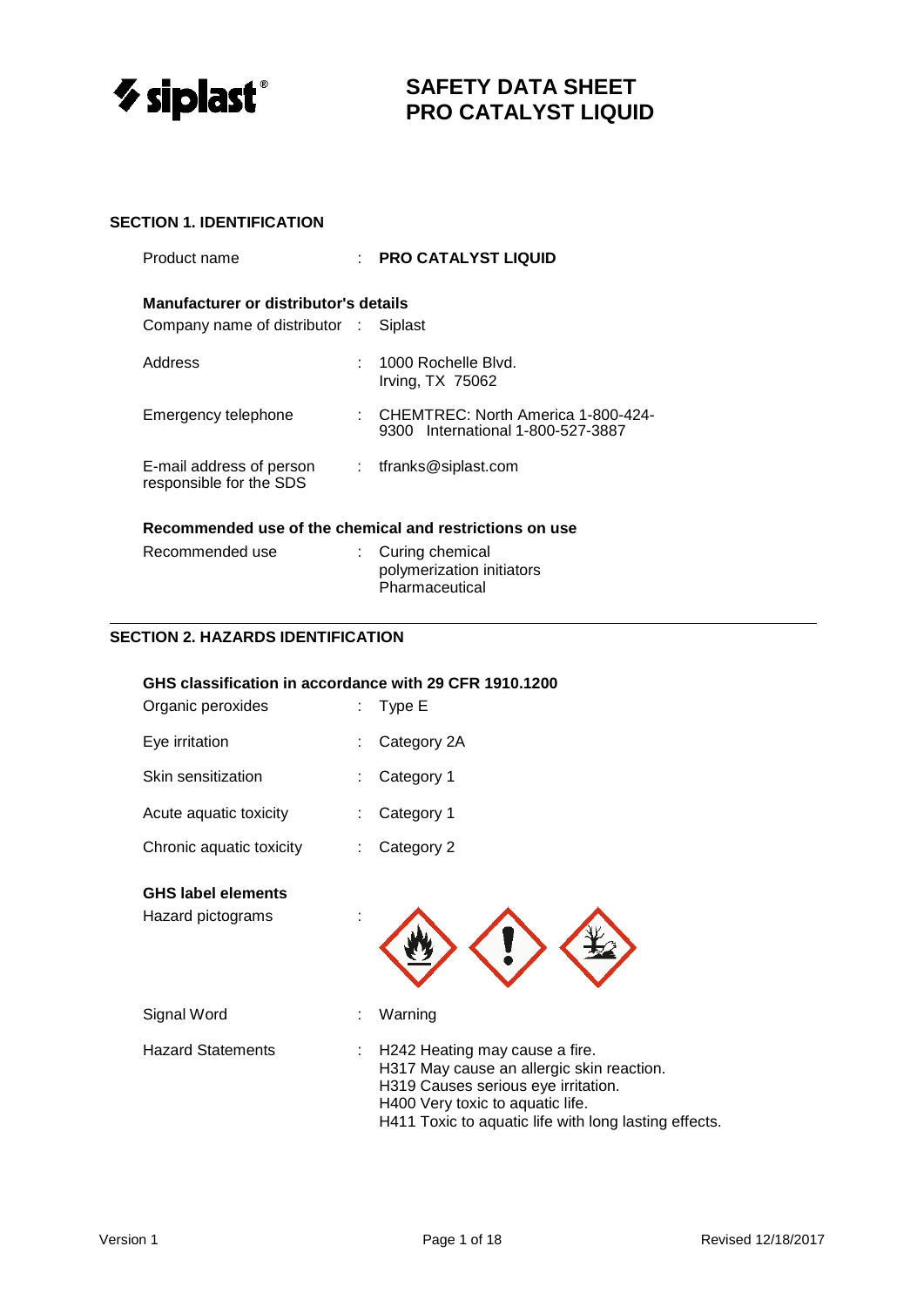

Precautionary Statements :

# **Prevention:**

P210 Keep away from heat/sparks/open flames/hot surfaces.

#### No smoking.

P220 Keep/Store away from clothing/ strong acids, bases, heavy metal salts and other reducing substances /combustible materials.

P234 Keep only in original container.

P261 Avoid breathing dust/ fume/ gas/ mist/ vapors/ spray.

P264 Wash skin thoroughly after handling.

P272 Contaminated work clothing must not be allowed out of the workplace.

P273 Avoid release to the environment.

P280 Wear protective gloves/ eye protection/ face protection.

#### **Response:**

P302 + P352 IF ON SKIN: Wash with plenty of soap and water. P305 + P351 + P338 IF IN EYES: Rinse cautiously with water for several minutes. Remove contact lenses, if present and easy to do. Continue rinsing.

P333 + P313 If skin irritation or rash occurs: Get medical advice/ attention.

P337 + P313 If eye irritation persists: Get medical advice/ attention.

P363 Wash contaminated clothing before reuse. P391 Collect spillage.

#### **Storage:**

P410 **Protect from sunlight.**

P411 + P235 **Store at temperatures not exceeding 30 °C/ 86 °F. Keep cool.**

P420 **Store away from other materials.** 

#### **Disposal:**

P501 Dispose of contents/ container to an approved waste disposal plant.

#### **Other hazards**

None known.

# **SECTION 3. COMPOSITION/INFORMATION ON INGREDIENTS**

| Substance / Mixture |  | Mixture |
|---------------------|--|---------|
|---------------------|--|---------|

Chemical nature : Organic Peroxide

Liquid mixture

#### **Hazardous ingredients**

| Chemical name                              | CAS-No.    | Concentration (% w/w) |
|--------------------------------------------|------------|-----------------------|
| <b>Dibenzoyl peroxide</b>                  | 94-36-0    | $>= 35 - 40$          |
| Zinc stearate                              | 557-05-1   | $>= 1 - 5$            |
| Alcohols, C12-15, ethoxylated propoxylated | 68551-13-3 | $>= 0.1 - 1.1$        |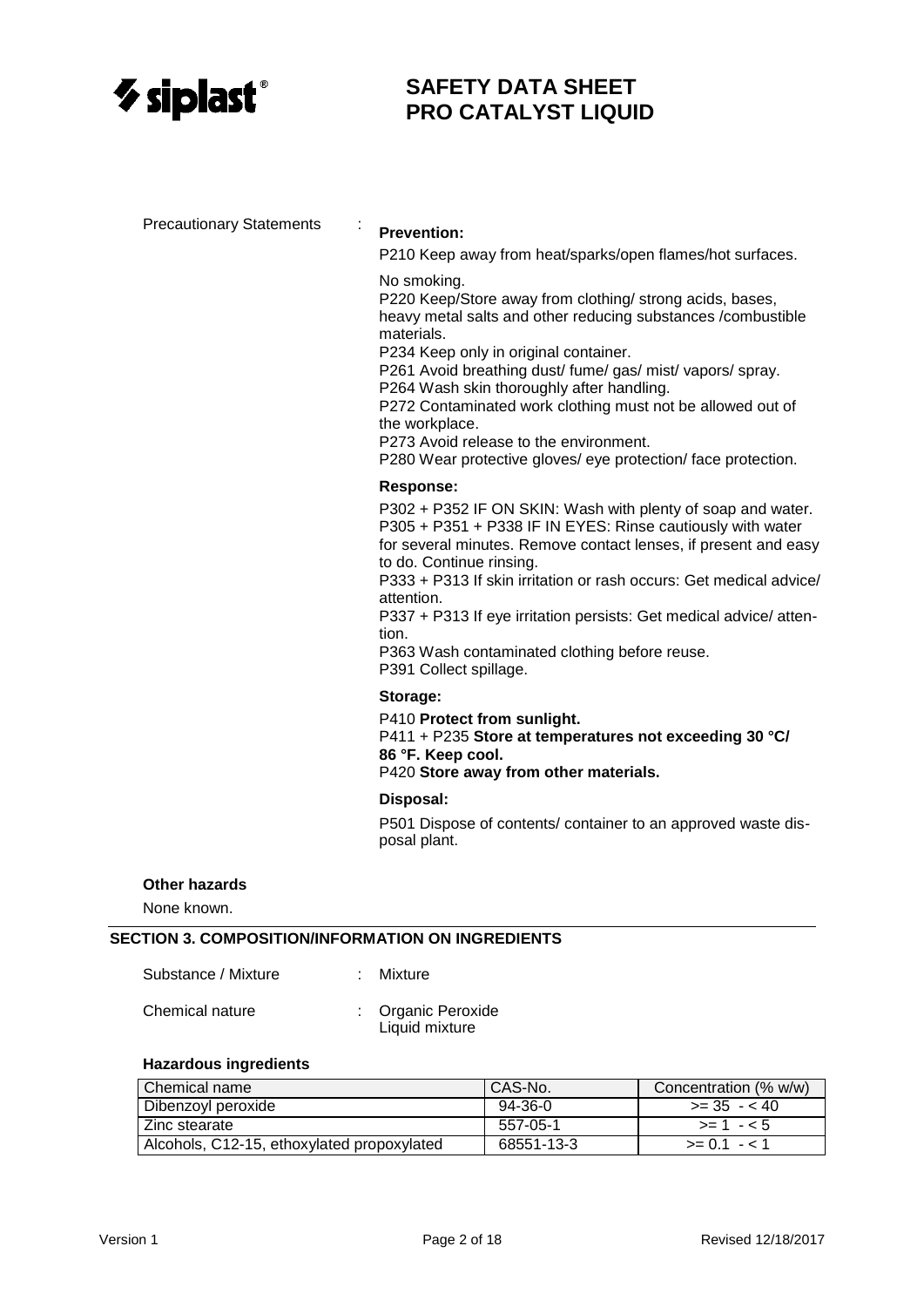

### **SECTION 4. FIRST AID MEASURES**

| General advice                                                    |    | Move out of dangerous area.<br>Show this material safety data sheet to the doctor in<br>attendance.<br>Do not leave the victim unattended.<br>Call a physician immediately.                                                                                                                                  |
|-------------------------------------------------------------------|----|--------------------------------------------------------------------------------------------------------------------------------------------------------------------------------------------------------------------------------------------------------------------------------------------------------------|
| If inhaled                                                        | ÷  | If unconscious, place in recovery position and seek medical<br>advice.<br>If symptoms persist, call a physician.<br>If breathed in, move person into fresh air.                                                                                                                                              |
| In case of skin contact                                           |    | In case of contact, immediately flush skin with plenty of water<br>for at least 15 minutes while removing contaminated clothing<br>and shoes.<br>Wash contaminated clothing before re-use.<br>If on skin, rinse well with water.<br>If on clothes, remove clothes.<br>If symptoms persist, call a physician. |
| In case of eye contact                                            |    | In the case of contact with eyes, rinse immediately with plenty<br>of water and seek medical advice.<br>Remove contact lenses.<br>Protect unharmed eye.<br>Keep eye wide open while rinsing.<br>If eye irritation persists, consult a specialist.                                                            |
| If swallowed                                                      |    | Keep respiratory tract clear.<br>Call a physician immediately.<br>Rinse mouth thoroughly with water.                                                                                                                                                                                                         |
| Most important symptoms<br>and effects, both acute and<br>delayed | ÷. | May cause an allergic skin reaction.<br>Causes serious eye irritation.                                                                                                                                                                                                                                       |
| Protection of first-aiders                                        |    | First Aid responders should pay attention to self-protection<br>and use the recommended protective clothing                                                                                                                                                                                                  |
| Notes to physician                                                |    | Treat symptomatically and supportively.                                                                                                                                                                                                                                                                      |

#### **SECTION 5. FIRE-FIGHTING MEASURES**

| Suitable extinguishing media      | Water spray<br>Alcohol-resistant foam<br>Carbon dioxide (CO2)<br>Dry chemical |
|-----------------------------------|-------------------------------------------------------------------------------|
| Unsuitable extinguishing<br>media | : High volume water jet                                                       |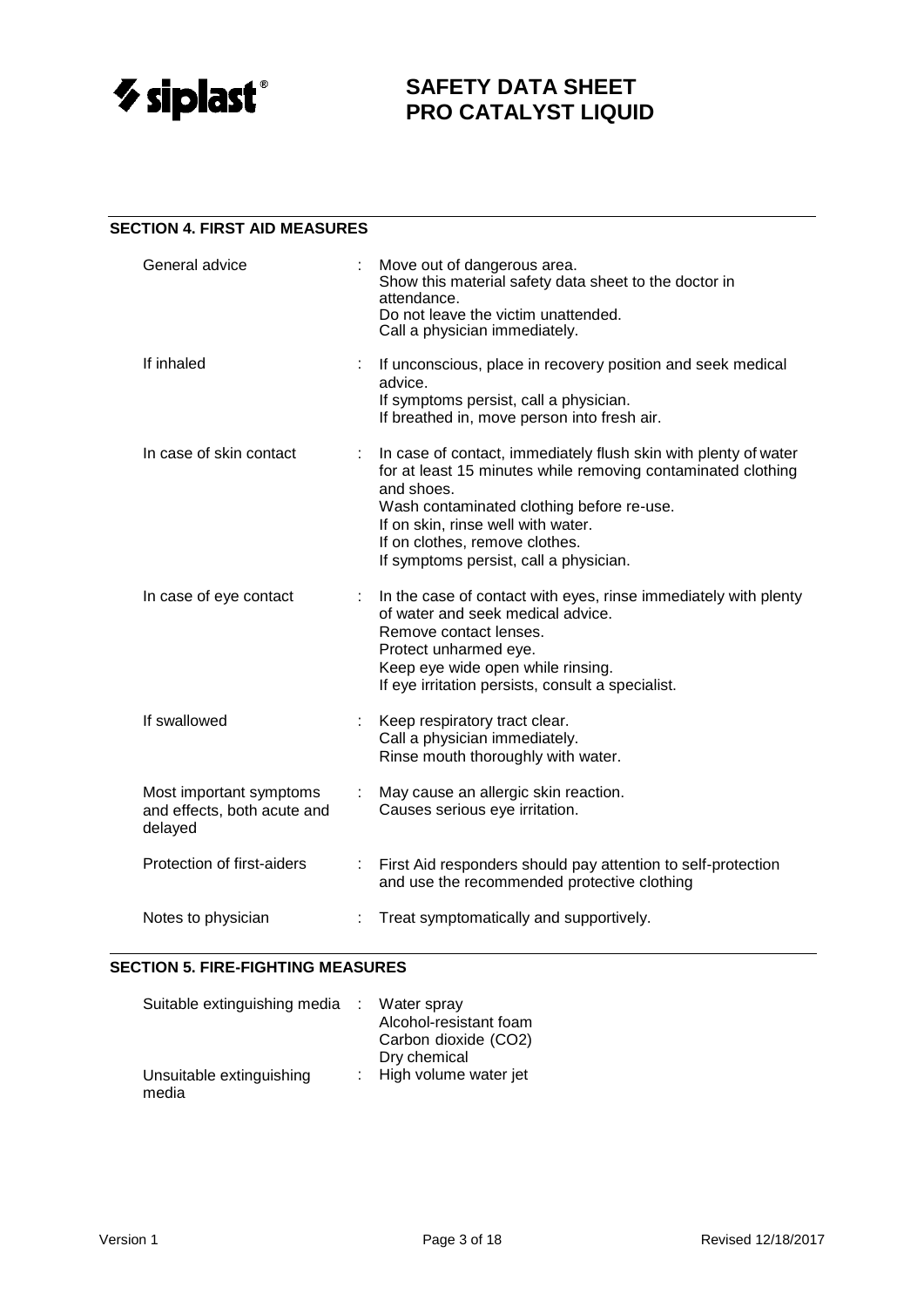

| Specific hazards during fire<br>fighting            |   | Contact with incompatible materials or exposure to tempera-<br>tures exceeding SADT may result in a self-accelerating de-<br>composition reaction with release of flammable vapors which<br>may auto-ignite.                                                                                                                                                                                                                                 |
|-----------------------------------------------------|---|----------------------------------------------------------------------------------------------------------------------------------------------------------------------------------------------------------------------------------------------------------------------------------------------------------------------------------------------------------------------------------------------------------------------------------------------|
| Specific extinguishing meth-<br>ods                 | ÷ | Flash back possible over considerable distance.<br>Vapors may form explosive mixtures with air.<br>The product will float on water and can be<br>reignited on surface water.<br>Cool closed containers exposed to fire with water<br>spray<br>Do not use a solid water stream as it may scatter and spread<br>fire.<br>Remove undamaged containers from fire area if it is safe to do<br>SO.<br>Use water spray to cool unopened containers. |
| Further information                                 |   | Collect contaminated fire extinguishing water separately. This<br>must not be discharged into drains.<br>Fire residues and contaminated fire extinguishing water must<br>be disposed of in accordance with local regulations.<br>Use extinguishing measures that are appropriate to local cir-<br>cumstances and the surrounding environment.                                                                                                |
| Special protective equipment :<br>for fire-fighters |   | Wear self-contained breathing apparatus for firefighting if nec-<br>essary.<br>Use personal protective equipment.                                                                                                                                                                                                                                                                                                                            |

#### **SECTION 6. ACCIDENTAL RELEASE MEASURES**

| Personal precautions, protec- :<br>tive equipment and emer-<br>gency procedures | Use personal protective equipment.<br>Remove all sources of ignition.<br>Follow safe handling advice and personal protective<br>equipment recommendations.<br>Beware of vapors accumulating to form explosive<br>concentrations. Vapors can accumulate in low areas.<br>Never return spills in original containers for re-use.<br>Treat recovered material as described in the section "Disposal<br>considerations". |
|---------------------------------------------------------------------------------|----------------------------------------------------------------------------------------------------------------------------------------------------------------------------------------------------------------------------------------------------------------------------------------------------------------------------------------------------------------------------------------------------------------------|
| Environmental precautions                                                       | : Prevent product from entering drains.<br>Prevent further leakage or spillage if safe to do so.<br>If the product contaminates rivers and lakes or drains inform<br>respective authorities.                                                                                                                                                                                                                         |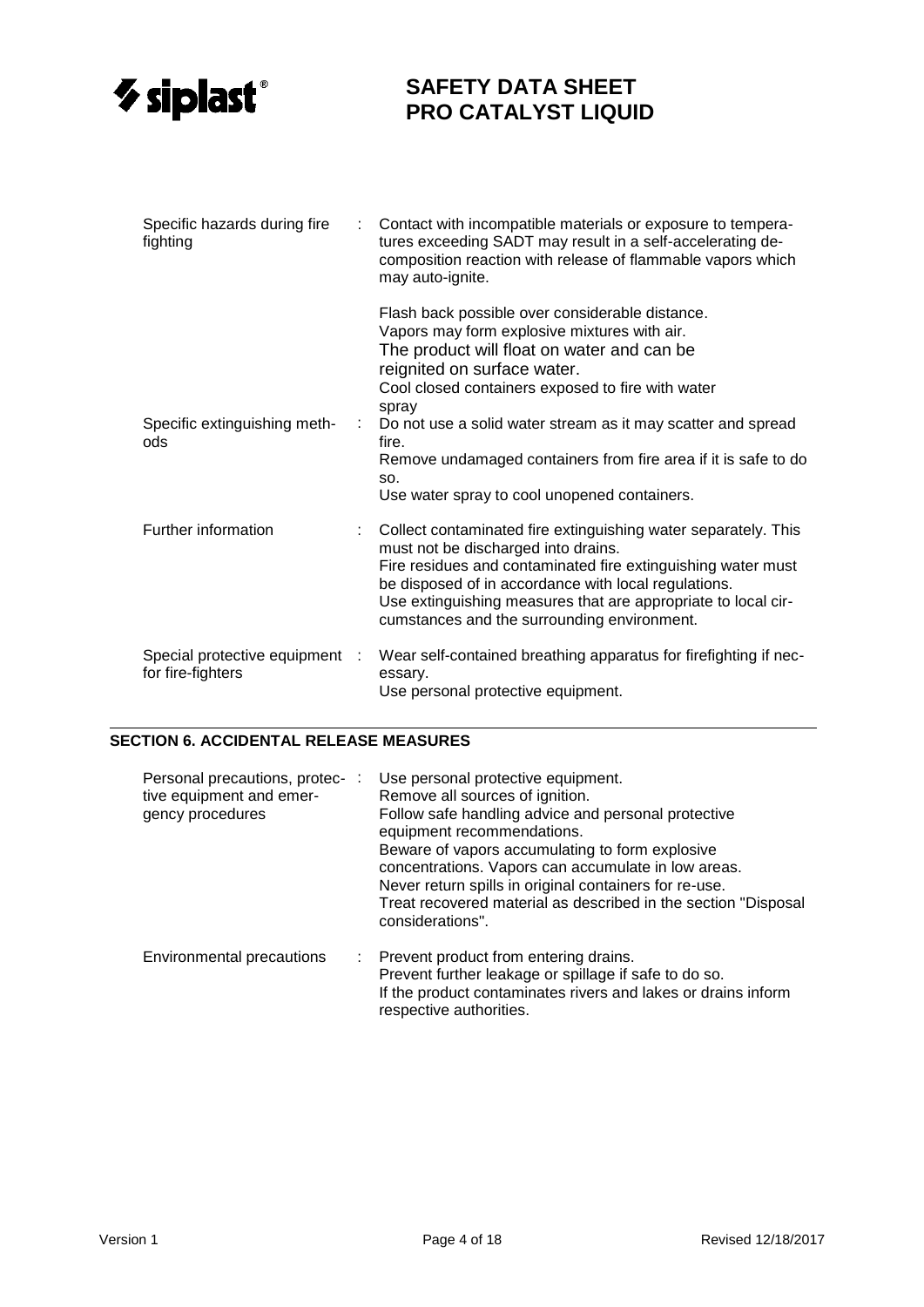

| Methods and materials for<br>containment and cleaning up |  | Contact with incompatible substances can cause<br>decomposition at or below SADT.<br>Clear spills immediately.           |
|----------------------------------------------------------|--|--------------------------------------------------------------------------------------------------------------------------|
|                                                          |  | Suppress (knock down) gases/vapors/mists with a water spray<br>jet.                                                      |
|                                                          |  | To clean the floor and all objects contaminated by this<br>material, use plenty of water.                                |
|                                                          |  | Soak up with inert absorbent material.                                                                                   |
|                                                          |  | Isolate waste and do not reuse.                                                                                          |
|                                                          |  | Non-sparking tools should be used.                                                                                       |
|                                                          |  | Local or national regulations may apply to releases and                                                                  |
|                                                          |  | disposal of this material, as well as those materials and items<br>employed in the cleanup of releases. You will need to |
|                                                          |  | determine which regulations are applicable.                                                                              |

### **SECTION 7. HANDLING AND STORAGE**

| <b>Technical measures</b>                          |      | : See Engineering measures under EXPOSURE<br>CONTROLS/PERSONAL PROTECTION section.                                                                                                                                                                                                                                                                                                                                                                                                                                                                                                                                                                                                                                                                                                                                                                                                                                                            |
|----------------------------------------------------|------|-----------------------------------------------------------------------------------------------------------------------------------------------------------------------------------------------------------------------------------------------------------------------------------------------------------------------------------------------------------------------------------------------------------------------------------------------------------------------------------------------------------------------------------------------------------------------------------------------------------------------------------------------------------------------------------------------------------------------------------------------------------------------------------------------------------------------------------------------------------------------------------------------------------------------------------------------|
| Advice on protection against<br>fire and explosion | - 11 | Keep away from heat and sources of ignition. Use only<br>explosion-proof equipment. Keep away from combustible<br>material.                                                                                                                                                                                                                                                                                                                                                                                                                                                                                                                                                                                                                                                                                                                                                                                                                   |
| Advice on safe handling                            |      | $\therefore$ Do not swallow.<br>Do not breathe vapors/dust.<br>Avoid exposure - obtain special instructions before use.<br>Avoid contact with skin and eyes.<br>Avoid formation of aerosol.<br>Take precautionary measures against static discharges.<br>Never return any product to the container from which it was<br>originally removed.<br>Provide sufficient air exchange and/or exhaust in work rooms.<br>Avoid confinement.<br>Keep away from heat, hot surfaces, sparks, open flames and<br>other ignition sources. No smoking.<br>Smoking, eating and drinking should be prohibited in the<br>application area.<br>Wash thoroughly after handling.<br>For personal protection see section 8.<br>Persons susceptible to skin sensitization problems or asthma,<br>allergies, chronic or recurrent respiratory disease should not<br>be employed in any process in which this mixture is being<br>used.<br>Protect from contamination. |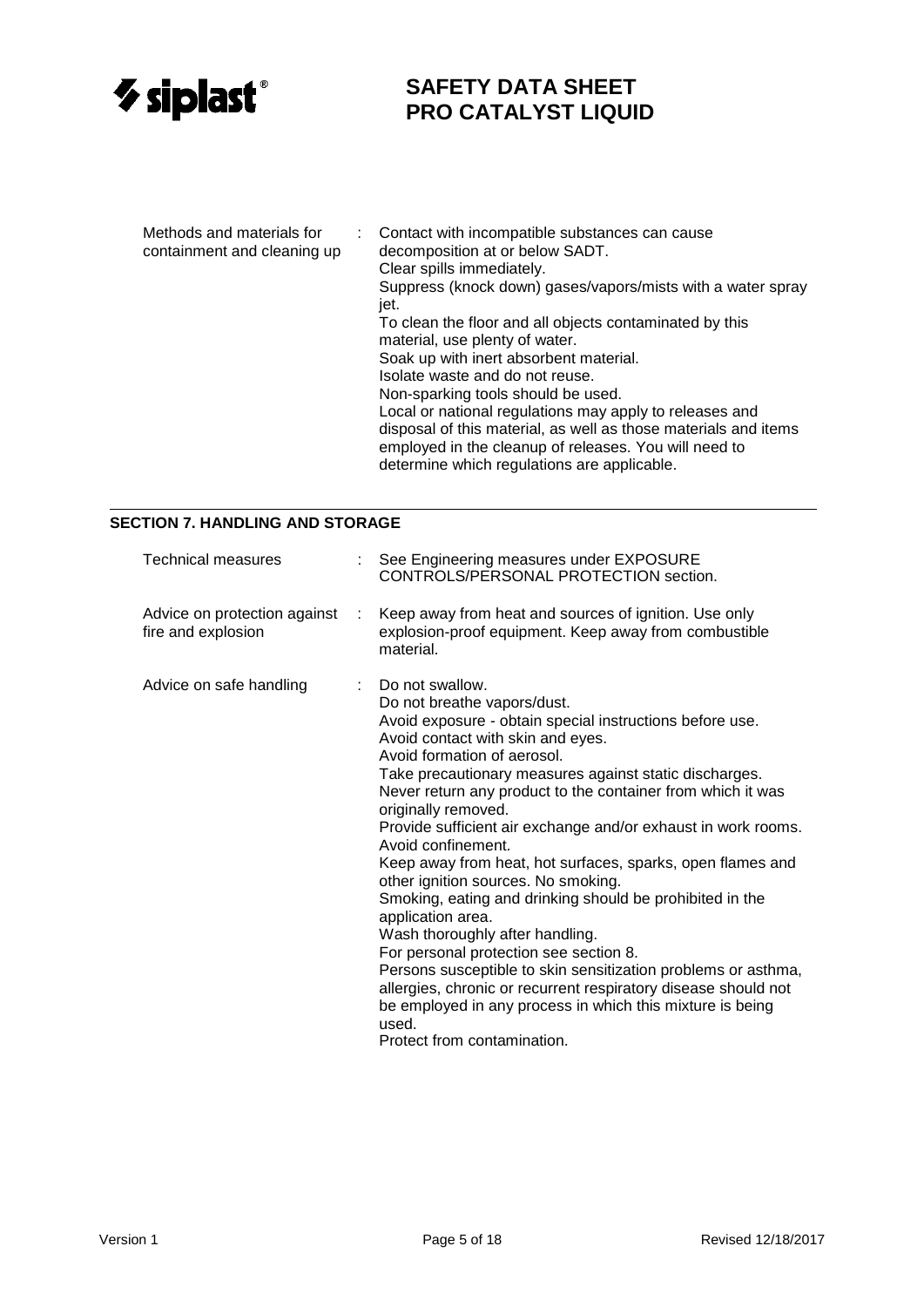

| Conditions for safe storage                                 | t. | Avoid impurities (e.g. rust, dust, ash), risk of decomposition.<br>Electrical installations / working materials must comply with<br>the technological safety standards.<br>Containers which are opened must be carefully resealed and<br>kept upright to prevent leakage.<br>Store in original container.<br>Keep containers tightly closed in a cool, well-ventilated place.<br>Store in accordance with the particular national regulations. |
|-------------------------------------------------------------|----|------------------------------------------------------------------------------------------------------------------------------------------------------------------------------------------------------------------------------------------------------------------------------------------------------------------------------------------------------------------------------------------------------------------------------------------------|
| Materials to avoid                                          |    | Keep away from strong acids, bases, heavy metal salts and<br>other reducing substances.                                                                                                                                                                                                                                                                                                                                                        |
| Recommended storage tem- $\therefore$ 0 - 30 °C<br>perature |    |                                                                                                                                                                                                                                                                                                                                                                                                                                                |

32 - 86 °F

#### **SECTION 8. EXPOSURE CONTROLS/PERSONAL PROTECTION**

### **Ingredients with workplace control parameters**

| Ingredients        | CAS-No.  | Value type<br>(Form of                 | Control parame-<br>ters / Permissible | <b>Basis</b>     |
|--------------------|----------|----------------------------------------|---------------------------------------|------------------|
|                    |          | exposure)                              | concentration                         |                  |
| Dibenzoyl peroxide | 94-36-0  | TWA                                    | $5$ mg/m $3$                          | <b>ACGIH</b>     |
|                    |          | TWA                                    | $5 \text{ mg/m}$                      | <b>NIOSH REL</b> |
|                    |          | TWA                                    | $5 \text{ mg/m}$ 3                    | OSHA Z-1         |
|                    |          | TWA                                    | $5$ mg/m $3$                          | OSHA P0          |
| Zinc stearate      | 557-05-1 | TWA (Res-<br>pirable)                  | $5$ mg/m $3$                          | <b>NIOSH REL</b> |
|                    |          | TWA (total)                            | $10$ mg/m $3$                         | <b>NIOSH REL</b> |
|                    |          | TWA (total<br>dust)                    | $15 \text{ mg/m}$ 3                   | OSHA Z-1         |
|                    |          | TWA (respir-<br>able fraction)         | $5$ mg/m $3$                          | OSHA Z-1         |
|                    |          | <b>TWA (Total</b><br>dust)             | $10$ mg/m $3$                         | OSHA P0          |
|                    |          | TWA (respir-<br>able dust<br>fraction) | $5$ mg/m $3$                          | OSHA P0          |
|                    |          | TWA                                    | $10$ mg/m $3$                         | <b>ACGIH</b>     |

#### **Hazardous components without workplace control parameters**

| Ingredients                   | CAS-No.   |
|-------------------------------|-----------|
| Alcohols, C12-15, ethoxylated | 68551-13- |
| propoxylated                  |           |

**Engineering measures** : Minimize workplace exposure concentrations.

### **Personal protective equipment**

| Respiratory protection | $\therefore$ In the case of dust or aerosol formation use respirator with an<br>approved filter. |
|------------------------|--------------------------------------------------------------------------------------------------|
|                        |                                                                                                  |

Filter type  $\qquad \qquad : \quad \text{ABEK-filter}$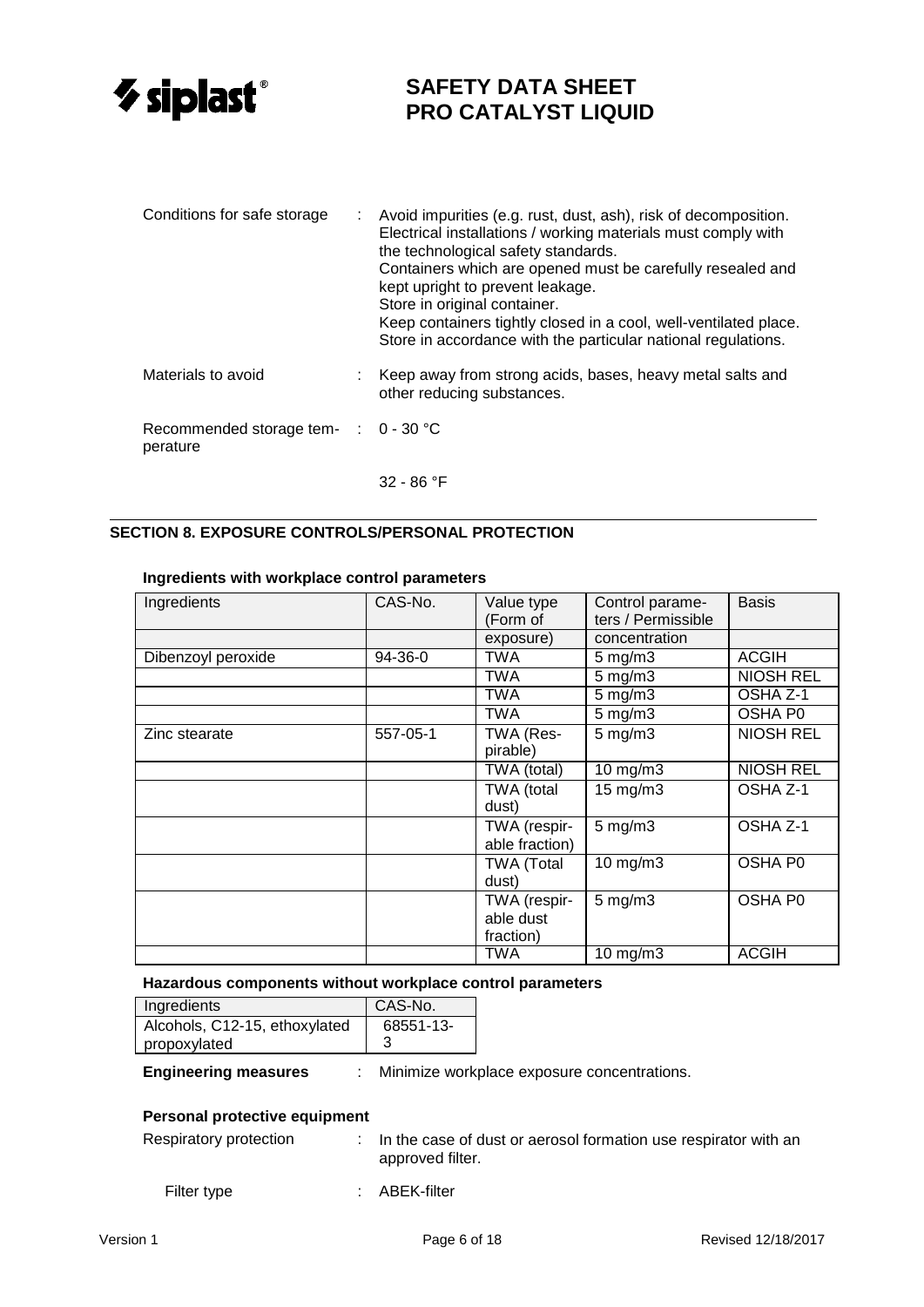

| Hand protection<br>Material<br>Break through time<br>Glove thickness | butyl-rubber<br>$: z = 480$ min<br>$: 0.5$ mm                                                                                                                                                                                                                                                                                                                        |
|----------------------------------------------------------------------|----------------------------------------------------------------------------------------------------------------------------------------------------------------------------------------------------------------------------------------------------------------------------------------------------------------------------------------------------------------------|
| Remarks                                                              | Choose gloves to protect hands against chemicals<br>depending on the concentration and quantity of the<br>hazardous substance and specific to place of work.<br>For special applications, we recommend clarifying the<br>resistance to chemicals of the aforementioned protective<br>gloves with the glove Wash hands before breaks and at<br>the<br>end of workday. |
| Eye protection                                                       | Tightly fitting safety goggles<br>Please wear suitable protective goggles. Also wear face<br>protection if there is a splash hazard.<br>Ensure that eyewash stations and safety showers are close<br>to the workstation location.                                                                                                                                    |
| Skin and body protection                                             | Select appropriate protective clothing based on chemical<br>resistance data and an assessment of the local exposure<br>potential.                                                                                                                                                                                                                                    |
| Hygiene measures                                                     | Keep away from food and drink.<br>When using do not eat or drink.<br>When using do not smoke.<br>Wash hands before breaks and immediately after handling<br>the product.                                                                                                                                                                                             |

#### **SECTION 9. PHYSICAL AND CHEMICAL PROPERTIES**

| Appearance                  | ÷. | suspension                                         |
|-----------------------------|----|----------------------------------------------------|
| Color                       | ÷  | white                                              |
| Odor                        |    | characteristic                                     |
| рH                          |    | Not applicable                                     |
| Melting point/range         |    | No data available                                  |
| Boiling point/boiling range | ÷. | Decomposition: Decomposes below the boiling point. |
| Flash point                 |    | Not applicable                                     |
| Evaporation rate            | ÷  | Not applicable                                     |
| Flammability (solid, gas)   | ÷. | does not ignite                                    |
| Self-ignition               |    |                                                    |
| Upper explosion limit       |    | Not applicable                                     |
| Lower explosion limit       |    | Not applicable                                     |
| Vapor pressure              |    | Not applicable                                     |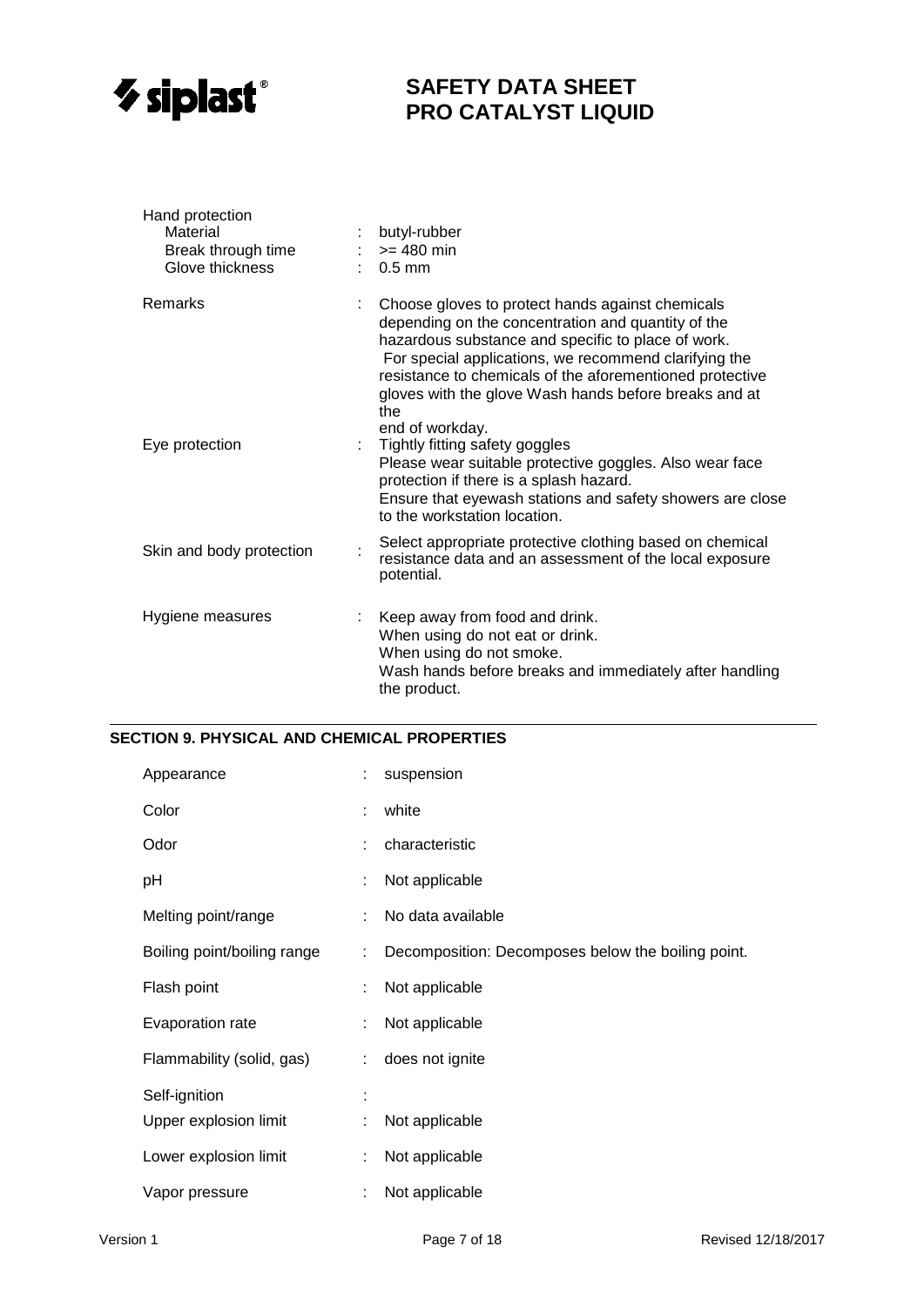

| Density                                                 |              | : 1.2 g/cm3 (25 °C)                                                                                                                                                           |
|---------------------------------------------------------|--------------|-------------------------------------------------------------------------------------------------------------------------------------------------------------------------------|
| Solubility(ies)<br>Water solubility                     |              | insoluble                                                                                                                                                                     |
| Partition coefficient: n-<br>octanol/water              |              | Not applicable                                                                                                                                                                |
| Self-Accelerating decomposi-<br>tion temperature (SADT) | <b>COLLE</b> | 50 °C<br>SADT-Self Accelerating Decomposition Temperature. Lowest<br>temperature at which the tested package size will undergo a<br>self-accelerating decomposition reaction. |
| Viscosity<br>Viscosity, dynamic                         |              | : 1 mPa.s                                                                                                                                                                     |
| Viscosity, kinematic                                    |              | Not applicable                                                                                                                                                                |
| <b>Explosive properties</b>                             |              | Not explosive                                                                                                                                                                 |
| Oxidizing properties                                    |              | The substance or mixture is not classified as oxidizing.<br>Organic peroxide                                                                                                  |

#### **SECTION 10. STABILITY AND REACTIVITY**

| Reactivity             | : Stable under recommended storage conditions.                                                                                                                       |
|------------------------|----------------------------------------------------------------------------------------------------------------------------------------------------------------------|
| Chemical stability     | : Stable under recommended storage conditions.                                                                                                                       |
| tions                  | Possibility of hazardous reac- : Vapors may form explosive mixture with air.                                                                                         |
| Conditions to avoid    | : Protect from contamination.<br>Contact with incompatible substances can cause<br>decomposition at or below SADT.<br>Heat, flames and sparks.<br>Avoid confinement. |
| Incompatible materials | : Accelerators, strong acids and bases, heavy metals and<br>heavy metal salts, reducing agents                                                                       |

### **SECTION 11. TOXICOLOGICAL INFORMATION**

### **Acute toxicity**

Not classified based on available information.

### **Product:**

| Acute oral toxicity   | : Acute toxicity estimate: $> 5,000$ mg/kg<br>Method: Calculation method |
|-----------------------|--------------------------------------------------------------------------|
| Acute dermal toxicity | Acute toxicity estimate: $> 5,000$ mg/kg<br>Method: Calculation method   |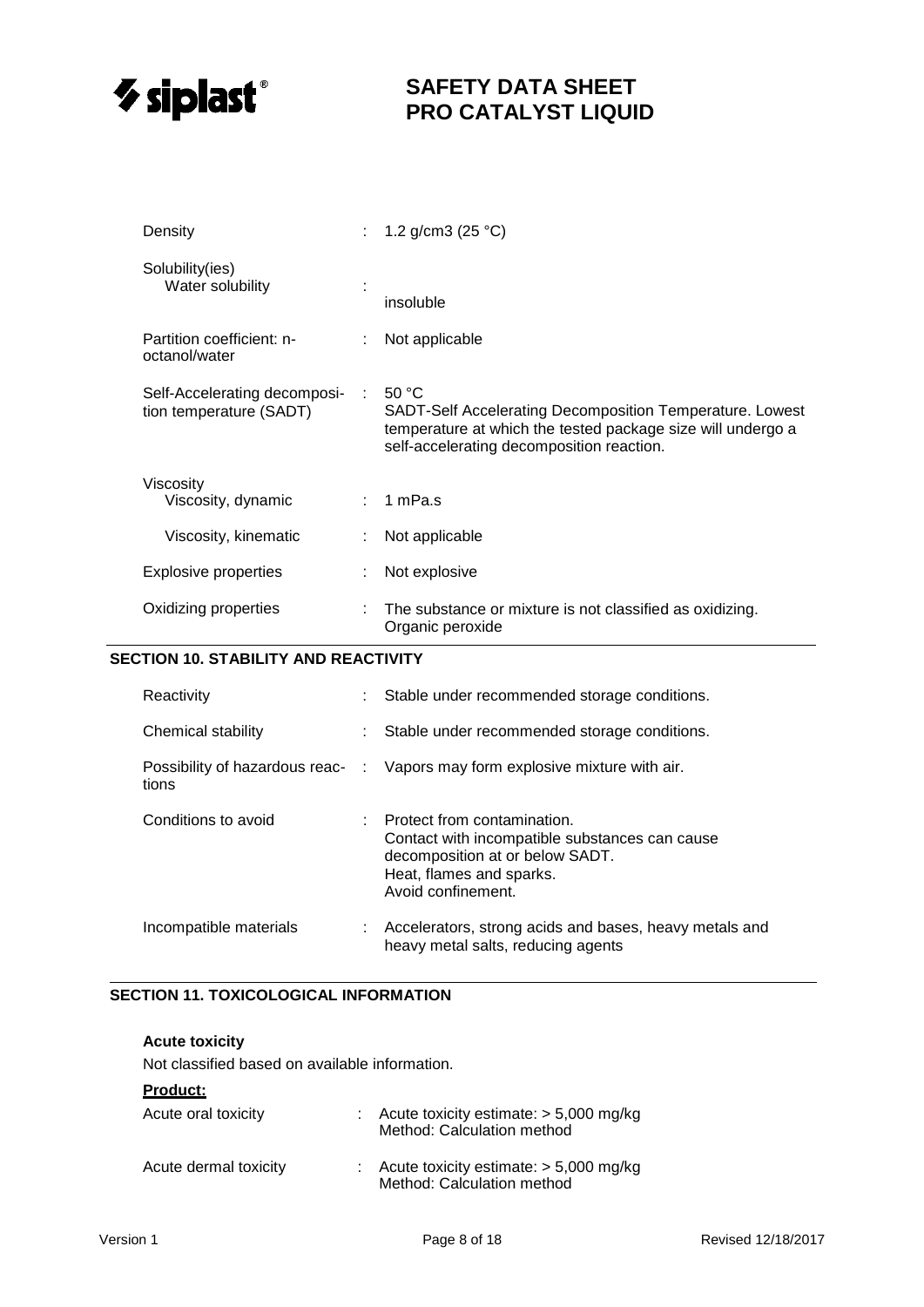

| Ingredients:                                                       |                           |                                                                                                                                                                                                |
|--------------------------------------------------------------------|---------------------------|------------------------------------------------------------------------------------------------------------------------------------------------------------------------------------------------|
| <b>Dibenzoyl peroxide:</b><br>Acute oral toxicity                  |                           | : LD50 (Rat): $> 5,000$ mg/kg<br>Method: OECD Test Guideline 401<br>Assessment: The substance or mixture has no acute oral tox-<br>icity                                                       |
| Acute inhalation toxicity                                          |                           | : $LC50$ (Rat): 24.3 mg/l<br>Exposure time: 4 h<br>Test atmosphere: dust/mist<br>Method: OECD Test Guideline 403<br>Assessment: The substance or mixture has no acute inhala-<br>tion toxicity |
| Acute dermal toxicity                                              | $\mathbb{Z}^n$ .          | Method: Expert judgment<br>Assessment: The substance or mixture has no acute dermal<br>toxicity<br>Remarks: Based on data from similar materials                                               |
| Zinc stearate:                                                     |                           |                                                                                                                                                                                                |
| Acute oral toxicity                                                |                           | : LD50 (Rat): $> 5,000$ mg/kg<br>Method: OECD Test Guideline 401                                                                                                                               |
| Acute inhalation toxicity                                          |                           | : LC50 (Rat): $> 200$ mg/l<br>Exposure time: 1 h<br>Test atmosphere: dust/mist                                                                                                                 |
| Acute dermal toxicity                                              |                           | : LD50 (Rabbit): $> 2,000$ mg/kg                                                                                                                                                               |
| Alcohols, C12-15, ethoxylated propoxylated:<br>Acute oral toxicity | $\mathbb{R}^{\mathbb{Z}}$ | LD50 (Rat): $> 2,000$ mg/kg                                                                                                                                                                    |
| Acute inhalation toxicity                                          |                           | : Remarks: No data available                                                                                                                                                                   |
| Acute dermal toxicity                                              |                           | Remarks: No data available                                                                                                                                                                     |

#### **Skin corrosion/irritation**

Not classified based on available information.

# **Product:**

Remarks: May cause skin irritation and/or dermatitis.

### **Ingredients:**

#### **Dibenzoyl peroxide:**

Species: Rabbit Method: OECD Test Guideline 404 Result: No skin irritation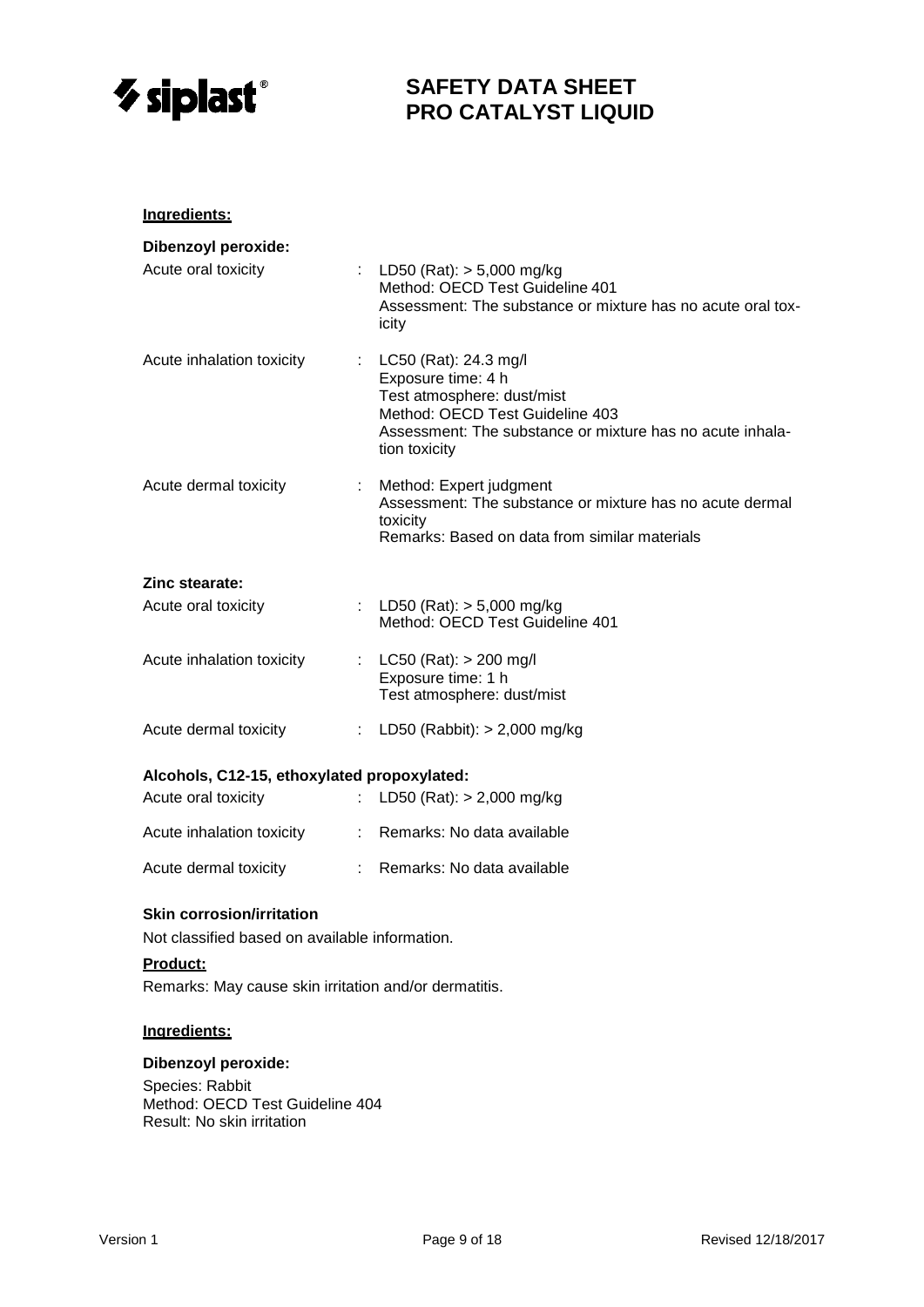

### **Zinc stearate:**

Species: Rabbit Method: Draize Test Result: No skin irritation

### **Alcohols, C12-15, ethoxylated propoxylated:**

Species: Rabbit Method: OECD Test Guideline 404 Result: Mild skin irritation

#### **Serious eye damage/eye irritation**

Causes serious eye irritation.

### **Product:**

Remarks: May cause irreversible eye damage.

#### **Ingredients:**

#### **Dibenzoyl peroxide:**

Species: Rabbit Result: Eye irritation Method: OECD Test Guideline 405

### **Zinc stearate:**

Species: Rabbit Result: No eye irritation Method: Draize Test

#### **Alcohols, C12-15, ethoxylated propoxylated:**

Species: Rabbit Result: Risk of serious damage to eyes.

#### **Respiratory or skin sensitization**

#### **Skin sensitization**

May cause an allergic skin reaction.

#### **Respiratory sensitization**

Not classified based on available information.

#### **Product:**

Remarks: Causes sensitization.

#### **Ingredients:**

#### **Dibenzoyl peroxide:**

Species: Mouse Method: OECD Test Guideline 429 Result: May cause sensitization by skin contact.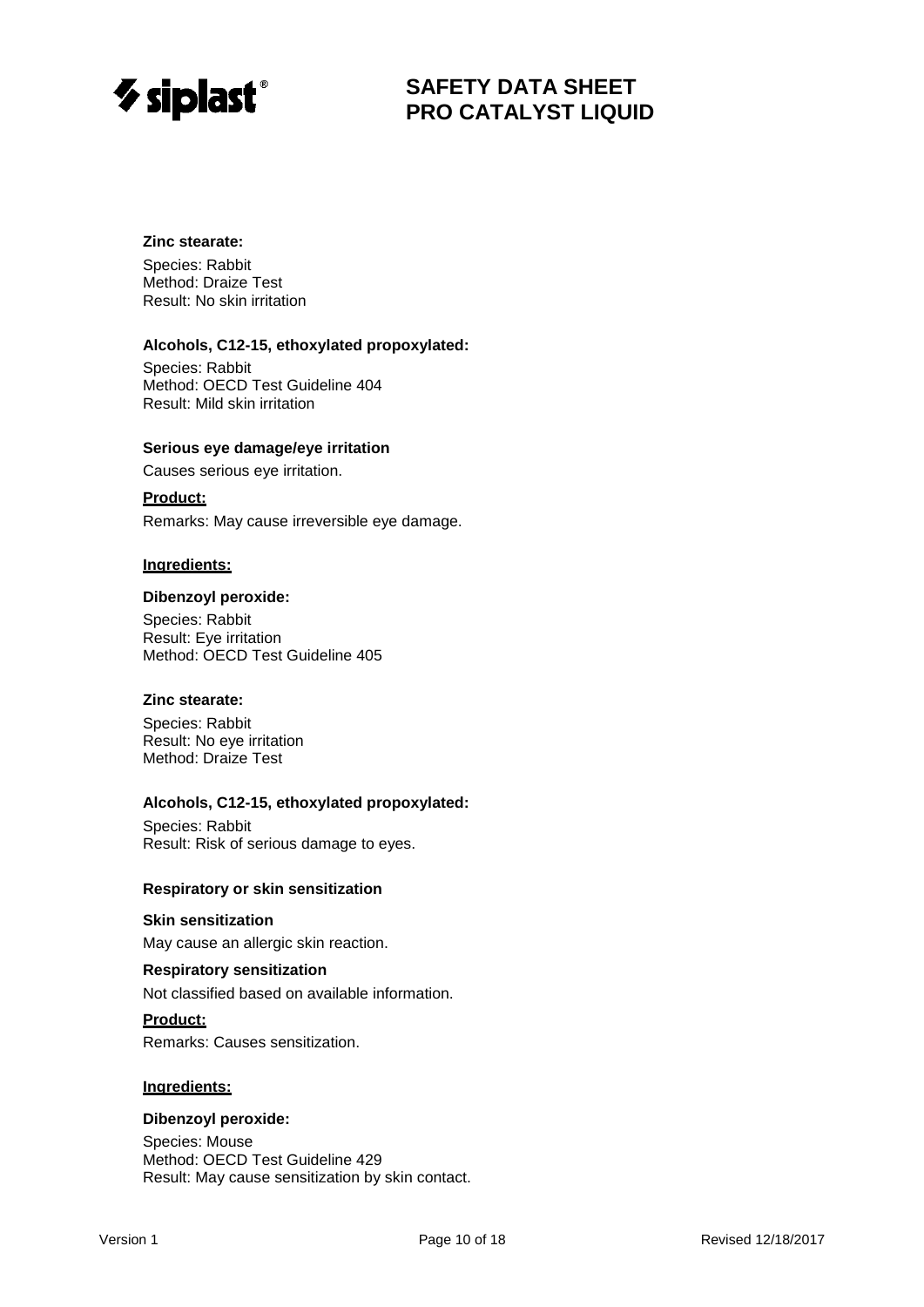

#### **Zinc stearate:**

Routes of exposure: Skin contact Species: Guinea pig Method: OECD Test Guideline 406 Result: Does not cause skin sensitization. Remarks: Information given is based on data obtained from similar substances.

#### **Alcohols, C12-15, ethoxylated propoxylated:**

Test Type: Buehler Test Species: Guinea pig Result: Does not cause skin sensitization.

#### **Germ cell mutagenicity**

Not classified based on available information.

#### **Ingredients:**

| <b>Dibenzoyl peroxide:</b>                     |                                                                                                                                         |  |  |
|------------------------------------------------|-----------------------------------------------------------------------------------------------------------------------------------------|--|--|
| Genotoxicity in vitro                          | Method: OECD Test Guideline 471<br>Result: negative                                                                                     |  |  |
|                                                | Method: OECD Test Guideline 476<br>Result: negative                                                                                     |  |  |
| Genotoxicity in vivo                           | Test Type: dominant lethal test<br>Species: Mouse<br>Result: negative                                                                   |  |  |
| Zinc stearate:                                 |                                                                                                                                         |  |  |
| Genotoxicity in vitro                          | Method: OECD Test Guideline 471<br>Result: negative<br>Remarks: Information given is based on data obtained from<br>similar substances. |  |  |
| Genotoxicity in vivo                           | Test Type: Chromosomal aberration<br>Species: Rat<br>Result: Equivocal                                                                  |  |  |
| Alcohols, C12-15, ethoxylated propoxylated:    |                                                                                                                                         |  |  |
| Genotoxicity in vitro<br>t.                    | Remarks: No data available                                                                                                              |  |  |
| Genotoxicity in vivo                           | : Remarks: No data available                                                                                                            |  |  |
| Carcinogenicity                                |                                                                                                                                         |  |  |
| Not classified based on available information. |                                                                                                                                         |  |  |

#### **Ingredients:**

### **Dibenzoyl peroxide:**

Remarks: negative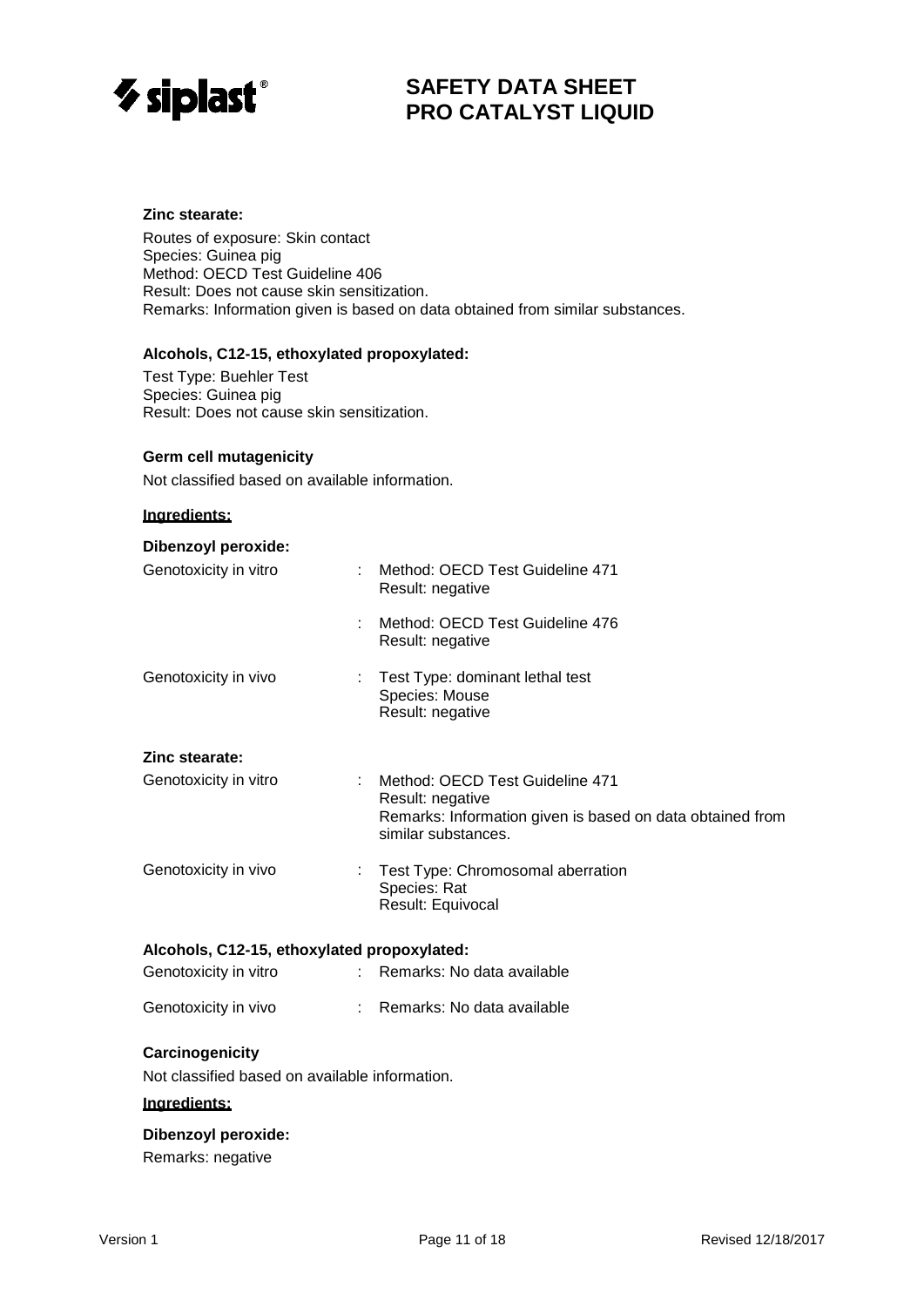

| <b>IARC</b>                                                                                 |    | No ingredient of this product present at levels greater than or<br>equal to 0.1% is identified as probable, possible or confirmed<br>human carcinogen by IARC.                                               |  |  |
|---------------------------------------------------------------------------------------------|----|--------------------------------------------------------------------------------------------------------------------------------------------------------------------------------------------------------------|--|--|
| OSHA                                                                                        |    | No ingredient of this product present at levels greater than or<br>equal to 0.1% is identified as a carcinogen or potential<br>carcinogen by OSHA.                                                           |  |  |
| <b>NTP</b>                                                                                  |    | No ingredient of this product present at levels greater than or<br>equal to 0.1% is identified as a known or anticipated carcinogen<br>by NTP.                                                               |  |  |
| <b>Reproductive toxicity</b><br>Not classified based on available information.              |    |                                                                                                                                                                                                              |  |  |
| Ingredients:                                                                                |    |                                                                                                                                                                                                              |  |  |
| <b>Dibenzoyl peroxide:</b><br>Effects on fertility                                          |    | : Species: Rat<br><b>Application Route: Oral</b><br>Fertility: NOAEL: > 1,000 mg/kg body weight<br>Method: OECD Test Guideline 422<br>Result: No effects on fertility.                                       |  |  |
| Zinc stearate:                                                                              |    |                                                                                                                                                                                                              |  |  |
| Effects on fertility                                                                        |    | Species: Rat<br>Application Route: oral (gavage)<br>General Toxicity F1: NOAEL: 7.5 mg/kg body weight<br>Method: OECD Test Guideline 416<br>Remarks: Based on data from similar materials                    |  |  |
| Effects on fetal development                                                                | ÷. | Species: Mouse<br>Application Route: oral (gavage)<br>General Toxicity Maternal: NOAEL: 30 mg/kg body weight<br>Teratogenicity: NOAEL: 30 mg/kg body weight<br>Remarks: Based on data from similar materials |  |  |
| <b>STOT-single exposure</b><br>Not classified based on available information.               |    |                                                                                                                                                                                                              |  |  |
| <b>STOT-repeated exposure</b><br>Not classified based on available information.             |    |                                                                                                                                                                                                              |  |  |
| <b>Repeated dose toxicity</b>                                                               |    |                                                                                                                                                                                                              |  |  |
| Ingredients:                                                                                |    |                                                                                                                                                                                                              |  |  |
| <b>Dibenzoyl peroxide:</b>                                                                  |    |                                                                                                                                                                                                              |  |  |
| Species: Rat<br>NOAEL: 1,000 mg/kg<br><b>Application Route: Oral</b><br>Exposure time: 28 d |    |                                                                                                                                                                                                              |  |  |

Method: OECD Test Guideline 422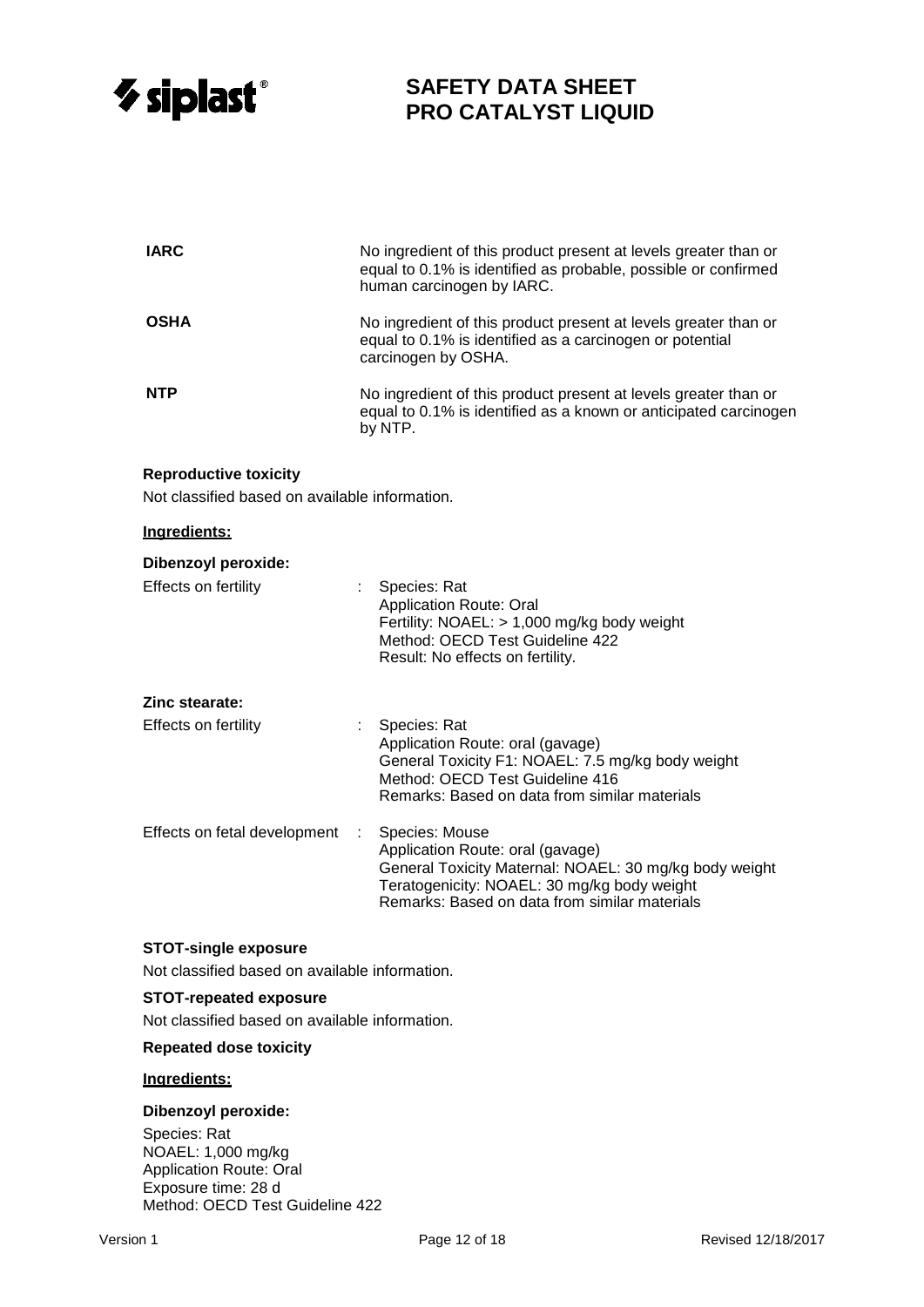

# **Zinc stearate:**

Species: Mouse NOAEL: 458 mg/kg Application Route: Oral Method: OECD Test Guideline 408

# **Aspiration toxicity**

Not classified based on available information.

**Further information**

### **Product:**

Remarks: No data available

### **SECTION 12. ECOLOGICAL INFORMATION**

#### **Ecotoxicity**

### **Ingredients:**

| <b>Dibenzoyl peroxide:</b>               |                |                                                                                                                                        |
|------------------------------------------|----------------|----------------------------------------------------------------------------------------------------------------------------------------|
| Toxicity to fish                         | $\mathbb{R}^n$ | EC50 (Oncorhynchus mykiss (rainbow trout)): 0.0602 mg/l<br>Exposure time: 96 h<br>Method: OECD Test Guideline 203                      |
|                                          |                | NOEC (Oncorhynchus mykiss (rainbow trout)): 0.0316 mg/l<br>Exposure time: 96 h<br>Method: OECD Test Guideline 203                      |
| aquatic invertebrates                    |                | Toxicity to daphnia and other : EC50 (Daphnia magna (Water flea)): 0.11 mg/l<br>Exposure time: 48 h<br>Method: OECD Test Guideline 202 |
|                                          |                | NOEC (Daphnia magna (Water flea)): 0.077 mg/l<br>Exposure time: 48 h<br>Method: OECD Test Guideline 202                                |
| Toxicity to algae                        |                | EC50 (Pseudokirchneriella subcapitata (green algae)): 0.0711<br>mg/l<br>Exposure time: 72 h<br>Method: OECD Test Guideline 201         |
|                                          |                | NOEC (Pseudokirchneriella subcapitata (green algae)): 0.02<br>mg/l<br>Exposure time: 72 h<br>Method: OECD Test Guideline 201           |
| M-Factor (Acute aquatic tox- :<br>icity) |                | 10                                                                                                                                     |
| Toxicity to microorganisms               | ÷.             | EC50 (Bacteria): 35 mg/l<br>Exposure time: 0.5 h                                                                                       |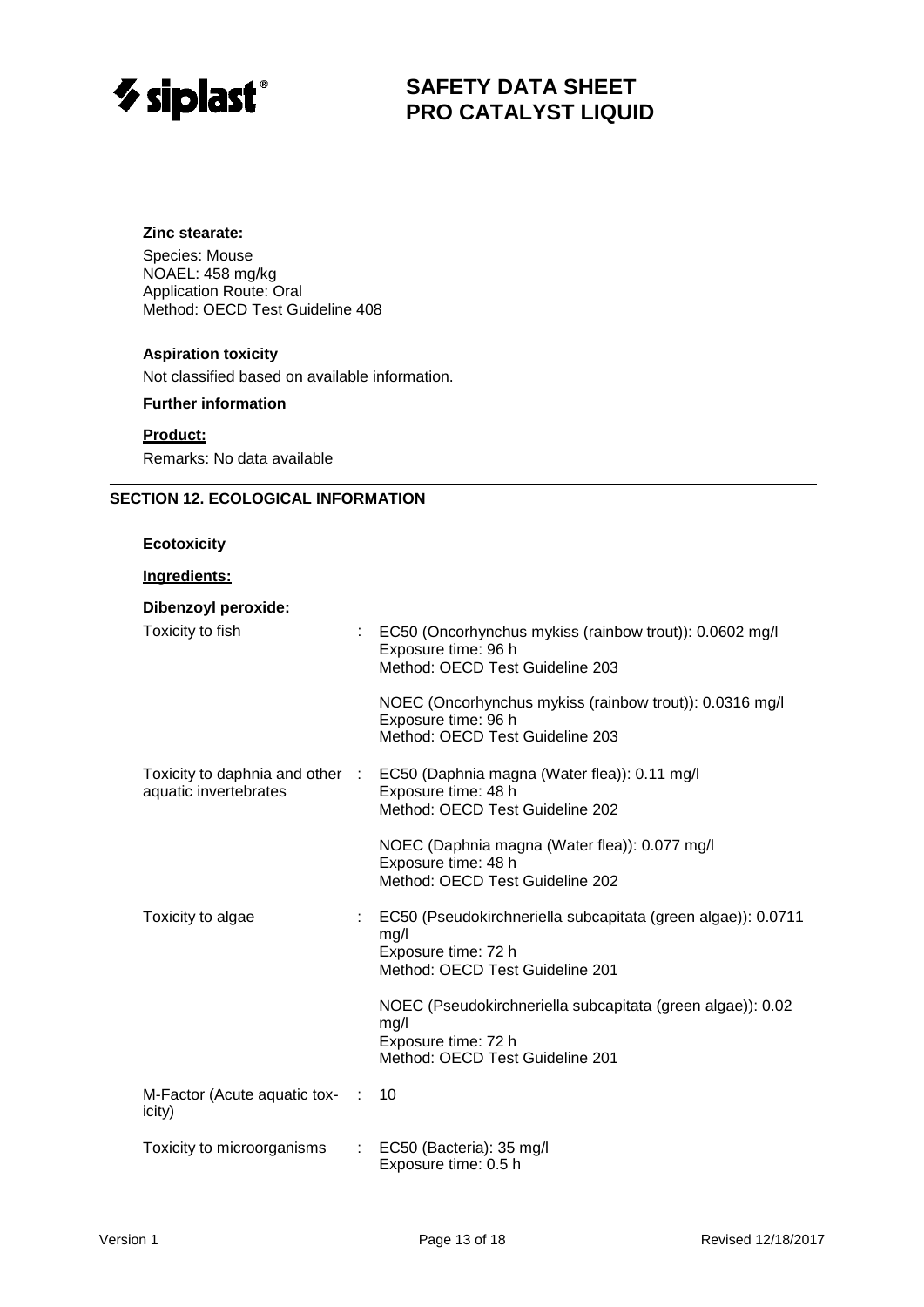

### **Ecotoxicology Assessment**

| Acute aquatic toxicity     | $\therefore$ Very toxic to aquatic life.                                                                                                |
|----------------------------|-----------------------------------------------------------------------------------------------------------------------------------------|
| Chronic aquatic toxicity   | : Toxic to aquatic life with long lasting effects.                                                                                      |
| Zinc stearate:             |                                                                                                                                         |
| Toxicity to fish           | : LC50 (Danio rerio (zebra fish)): $> 10,000$ mg/l<br>Exposure time: 96 h<br>Method: Directive 67/548/EEC, Annex V, C.1.                |
| aquatic invertebrates      | Toxicity to daphnia and other : LC50 (Daphnia magna (Water flea)): > 100 mg/l<br>Exposure time: 48 h<br>Method: OECD Test Guideline 202 |
| Toxicity to algae          | : EL50 (Pseudokirchneriella subcapitata (green algae)): $> 100$<br>mg/l<br>Exposure time: 72 h<br>Method: OECD Test Guideline 201       |
| Toxicity to microorganisms | : NOEC (Pseudomonas putida): 1,000 mg/l<br>Exposure time: 0.5 h<br>Method: DIN 38 412 Part 8                                            |

### **Alcohols, C12-15, ethoxylated propoxylated:**

| Toxicity to daphnia and other | EC50 (Daphnia magna (Water flea)): 1 - 10 mg/l |
|-------------------------------|------------------------------------------------|
| aquatic invertebrates         | Exposure time: 48 h                            |

### **Persistence and degradability**

| Ingredients:                                |    |                                                                    |  |  |  |
|---------------------------------------------|----|--------------------------------------------------------------------|--|--|--|
| Dibenzoyl peroxide:                         |    |                                                                    |  |  |  |
| Biodegradability                            | t. | Result: Biodegradable<br>Method: OECD Test Guideline 301D          |  |  |  |
| Zinc stearate:                              |    |                                                                    |  |  |  |
| Biodegradability                            |    | Result: Readily biodegradable.<br>Method: OECD Test Guideline 301D |  |  |  |
| Alcohols, C12-15, ethoxylated propoxylated: |    |                                                                    |  |  |  |
| Biodegradability                            | t. | Result: Readily biodegradable.<br>Method: OECD Test Guideline 303  |  |  |  |
| <b>Bioaccumulative potential</b>            |    |                                                                    |  |  |  |
| Ingredients:                                |    |                                                                    |  |  |  |
| Dibenzoyl peroxide:                         |    |                                                                    |  |  |  |

| Partition coefficient: n- | log Pow: 3.2 (20 $^{\circ}$ C) |
|---------------------------|--------------------------------|
| octanol/water             |                                |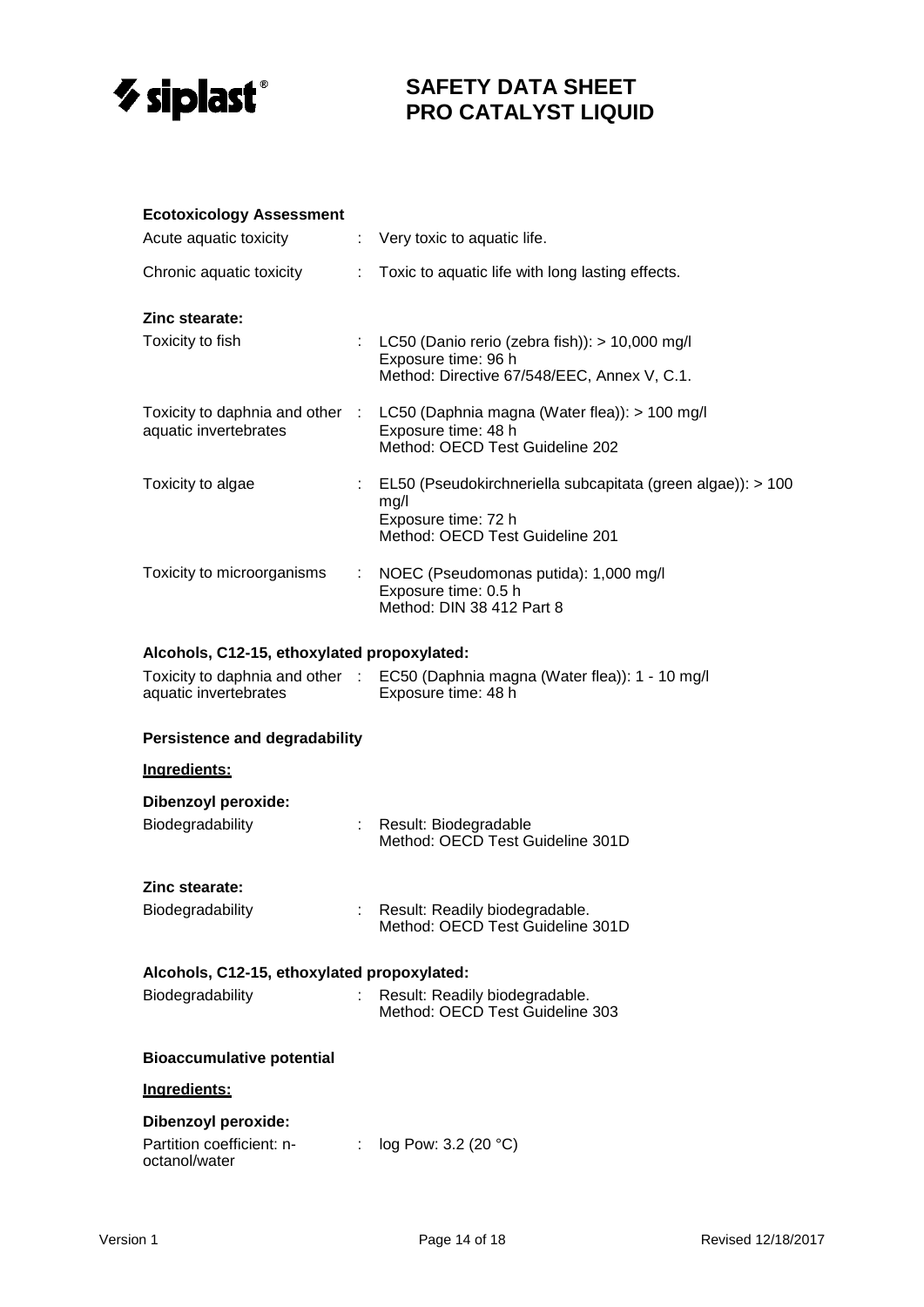

| Zinc stearate:<br>Partition coefficient: n-<br>octanol/water | : Remarks: No data available                                                                                                                                                                                                                                    |  |  |  |  |  |
|--------------------------------------------------------------|-----------------------------------------------------------------------------------------------------------------------------------------------------------------------------------------------------------------------------------------------------------------|--|--|--|--|--|
| Alcohols, C12-15, ethoxylated propoxylated:                  |                                                                                                                                                                                                                                                                 |  |  |  |  |  |
| Partition coefficient: n-<br>$\mathcal{L}$<br>octanol/water  | log Pow: 4.5                                                                                                                                                                                                                                                    |  |  |  |  |  |
| <b>Mobility in soil</b>                                      |                                                                                                                                                                                                                                                                 |  |  |  |  |  |
| No data available                                            |                                                                                                                                                                                                                                                                 |  |  |  |  |  |
| Other adverse effects                                        |                                                                                                                                                                                                                                                                 |  |  |  |  |  |
| <u>Product:</u>                                              |                                                                                                                                                                                                                                                                 |  |  |  |  |  |
| Ozone-Depletion Potential<br>÷                               | Regulation: 40 CFR Protection of Environment; Part 82 Pro-<br>tection of Stratospheric Ozone - CAA Section 602 Class I<br>Substances<br>Remarks: This product neither contains, nor was manufac-<br>tured with a Class I or Class II ODS as defined by the U.S. |  |  |  |  |  |
|                                                              | Clean Air Act Section 602 (40 CFR 82, Subpt. A, App.A + B).                                                                                                                                                                                                     |  |  |  |  |  |
| Additional ecological infor-<br>t.<br>mation                 | An environmental hazard cannot be excluded in the event<br>of unprofessional handling or disposal.<br>Very toxic to aquatic life.<br>Toxic to aquatic life with long lasting effects.                                                                           |  |  |  |  |  |

# **SECTION 13. DISPOSAL CONSIDERATIONS**

| <b>Disposal methods</b> |                                                                                                                                                                                                                                     |
|-------------------------|-------------------------------------------------------------------------------------------------------------------------------------------------------------------------------------------------------------------------------------|
| Waste from residues     | The product should not be allowed to enter drains, water<br>courses or the soil.<br>Do not contaminate ponds, waterways or ditches with<br>chemical or used container.<br>Dispose of wastes in an approved waste disposal facility. |
| Contaminated packaging  | : Empty remaining contents.<br>Dispose of as unused product.<br>Do not re-use empty containers.<br>Do not burn, or use a cutting torch on, the empty drum.<br>Dispose of in accordance with local regulations.                      |

# **SECTION 14. TRANSPORT INFORMATION**

# **International Regulations**

| <b>UNRTDG</b>        |                                                         |                    |
|----------------------|---------------------------------------------------------|--------------------|
| UN number            | <b>UN 3107</b>                                          |                    |
| Proper shipping name | ORGANIC PEROXIDE TYPE E, LIQUID<br>(DIBENZOYL PEROXIDE) |                    |
| Class                | 5.2                                                     |                    |
| Packing group        | Not assigned by regulation                              |                    |
| Version 1            | Page 15 of 18                                           | Revised 12/18/2017 |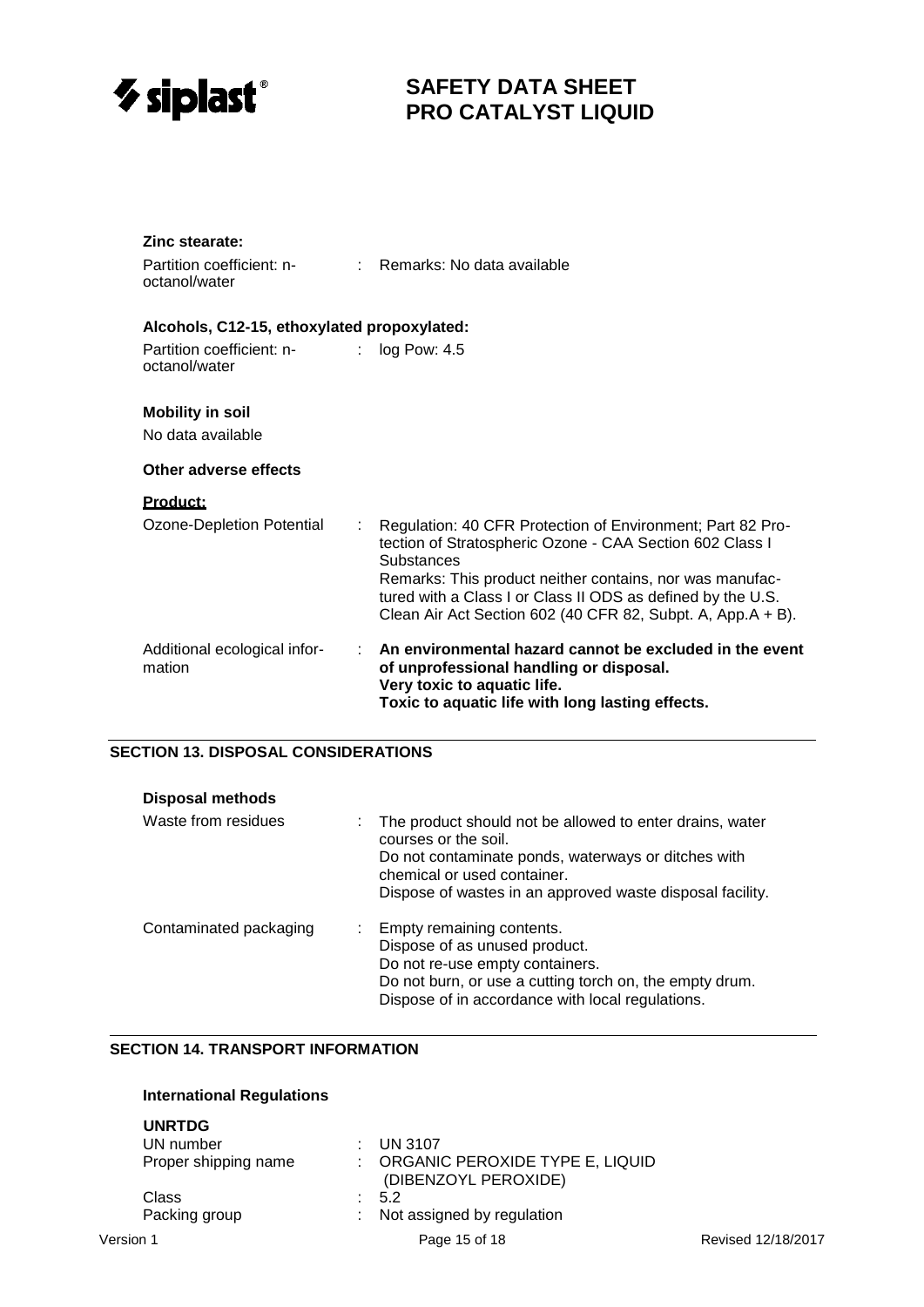

| Labels                                        |                               | $\therefore$ 5.2                                                         |
|-----------------------------------------------|-------------------------------|--------------------------------------------------------------------------|
| <b>IATA-DGR</b>                               |                               |                                                                          |
| UN/ID No.                                     |                               | $:$ UN 3107                                                              |
| Proper shipping name                          |                               | Organic peroxide type E, liquid<br>(Dibenzoyl peroxide)                  |
| Class                                         |                               | 5.2                                                                      |
| Packing group<br>Labels                       |                               | Not assigned by regulation<br>Organic Peroxides, Keep Away From Heat     |
| Packing instruction (cargo<br>aircraft)       |                               | 570                                                                      |
| Packing instruction (passen-<br>ger aircraft) |                               | - 570                                                                    |
| <b>IMDG-Code</b>                              |                               |                                                                          |
| UN number                                     |                               | $:$ UN 3107                                                              |
| Proper shipping name                          | $\mathcal{F}_{\mathcal{A}}$ . | ORGANIC PEROXIDE TYPE E, LIQUID<br>(DIBENZOYL PEROXIDE)                  |
| Class                                         |                               | 5.2                                                                      |
| Packing group                                 |                               | Not assigned by regulation                                               |
| Labels                                        |                               | 5.2                                                                      |
| EmS Code                                      |                               | F-J, S-R                                                                 |
| Marine pollutant                              |                               | yes                                                                      |
|                                               |                               | Transport in bulk according to Annex II of MARPOL 73/78 and the IBC Code |

Not applicable for product as supplied.

#### **Domestic regulation**

| <b>49 CFR</b>        |                                 |
|----------------------|---------------------------------|
| UN/ID/NA number      | <b>UN 3107</b>                  |
| Proper shipping name | Organic peroxide type E, liquid |
|                      | (Dibenzoyl peroxide, <=42%)     |
| Class                | 5.2                             |
| Packing group        | Not assigned by regulation      |
| Labels               | <b>ORGANIC PEROXIDE</b>         |
| <b>ERG Code</b>      | 145                             |
| Marine pollutant     | ves                             |
|                      |                                 |

# **SECTION 15. REGULATORY INFORMATION**

#### **EPCRA - Emergency Planning and Community Right-to-Know**

#### **CERCLA Reportable Quantity**

This material does not contain any components with a CERCLA RQ.

#### **SARA 304 Extremely Hazardous Substances Reportable Quantity**

This material does not contain any components with a section 304 EHS RQ.

**SARA 311/312 Hazards** : Reactivity Hazard

Acute Health Hazard

#### **Clean Air Act**

This product neither contains, nor was manufactured with a Class I or Class II ODS as defined by the U.S. Clean Air Act Section 602 (40 CFR 82, Subpt. A, App.A + B). This product does not contain any hazardous air pollutants (HAP), as defined by the U.S. Clean Air Act Section 112 (40 CFR 61).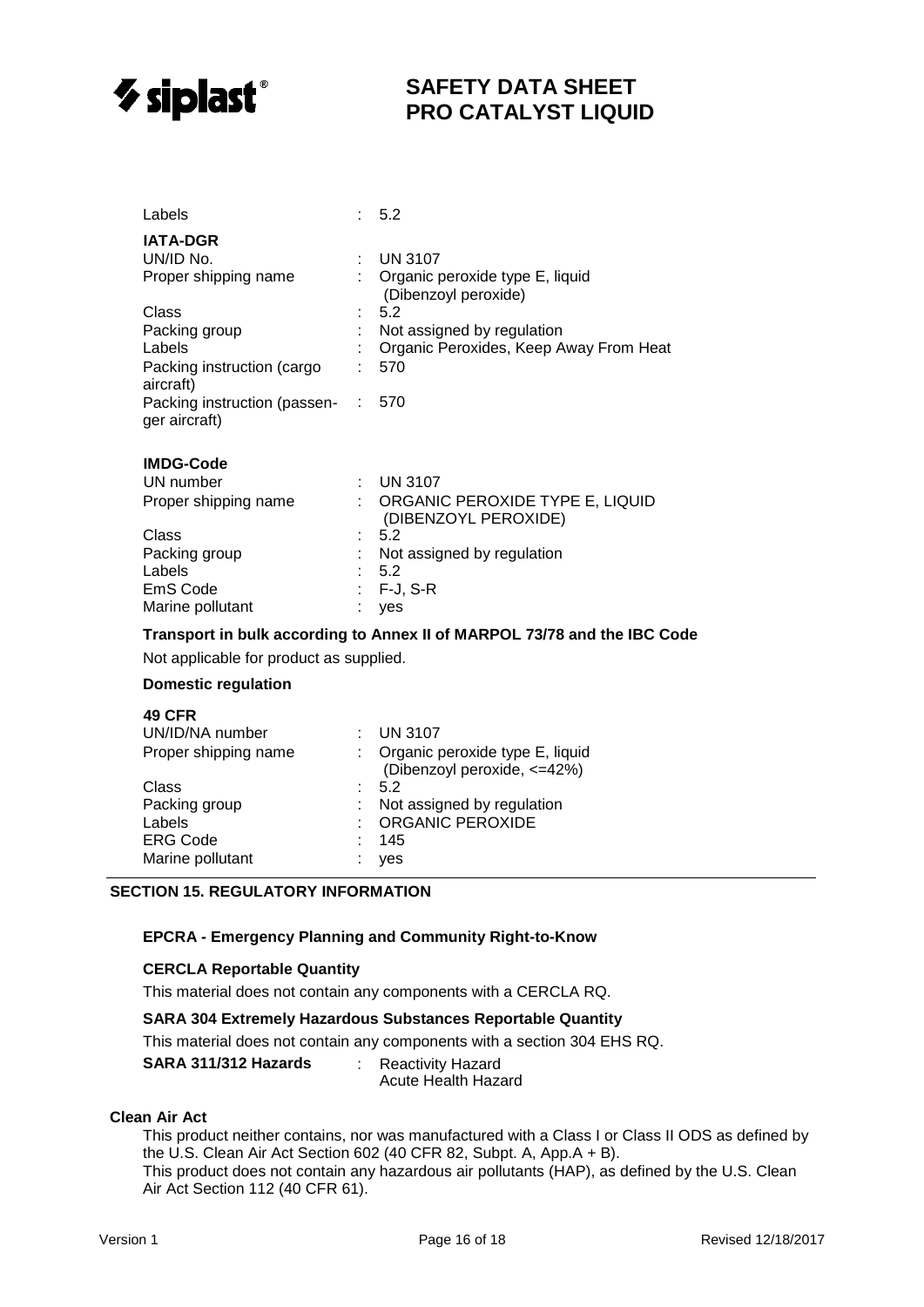

This product does not contain any chemicals listed under the U.S. Clean Air Act Section 112(r) for Accidental Release Prevention (40 CFR 68.130, Subpart F).

This product does not contain any chemicals listed under the U.S. Clean Air Act Section 111 SOCMI Intermediate or Final VOC's (40 CFR 60.489).

#### **Clean Water Act**

This product does not contain any Hazardous Substances listed under the U.S. CleanWater Act, Section 311, Table 116.4A.

This product does not contain any Hazardous Chemicals listed under the U.S. CleanWater Act, Section 311, Table 117.3.

This product contains the following toxic pollutants listed under the U.S. Clean Water Act Section 307

| Zinc stearate                                                              |    | 557-05-1                                                                                                                                      | 1.5% |  |  |
|----------------------------------------------------------------------------|----|-----------------------------------------------------------------------------------------------------------------------------------------------|------|--|--|
| <b>California Prop. 65</b>                                                 |    | This product does not contain any chemicals known to the<br>State of California to cause cancer, birth, or any other<br>reproductive defects. |      |  |  |
| The ingredients of this product are reported in the following inventories: |    |                                                                                                                                               |      |  |  |
| AICS (AU)                                                                  |    | : On the inventory, or in compliance with the inventory                                                                                       |      |  |  |
| NZIoC (NZ)                                                                 | t. | On the inventory, or in compliance with the inventory                                                                                         |      |  |  |
| KECI (KR)                                                                  | ÷. | On the inventory, or in compliance with the inventory                                                                                         |      |  |  |
| IECSC (CN)                                                                 | t. | On the inventory, or in compliance with the inventory                                                                                         |      |  |  |

| TCSI (TW) |  | On the inventory, or in compliance with the inventory |  |
|-----------|--|-------------------------------------------------------|--|

# **TSCA list**

No substances are subject to a Significant New Use Rule.

TSCA (US) : On TSCA Inventory

No substances are subject to TSCA 12(b) export notification requirements.

### **SECTION 16. OTHER INFORMATION**

#### **Full text of other abbreviations**

AICS - Australian Inventory of Chemical Substances; ASTM - American Society for the Testing of Materials; bw - Body weight; CERCLA - Comprehensive Environmental Response, Compensation, and Liability Act; CMR - Carcinogen, Mutagen or Reproductive Toxicant; DIN - Standard of the German Institute for Standardisation; DOT - Department of Transportation; DSL - Domestic Substances List (Canada); ECx - Concentration associated with x% response; EHS - Extremely Hazardous Substance; ELx - Loading rate associated with x% response; EmS - Emergency Schedule; ENCS - Existing and New Chemical Substances (Japan); ErCx - Concentration associated with x% growth rate response; ERG - Emergency Response Guide; GHS - Globally Harmonized Sys- tem; GLP - Good Laboratory Practice; HMIS - Hazardous Materials Identification System; IARC - International Agency for Research on Cancer; IATA - International Air Transport Association;